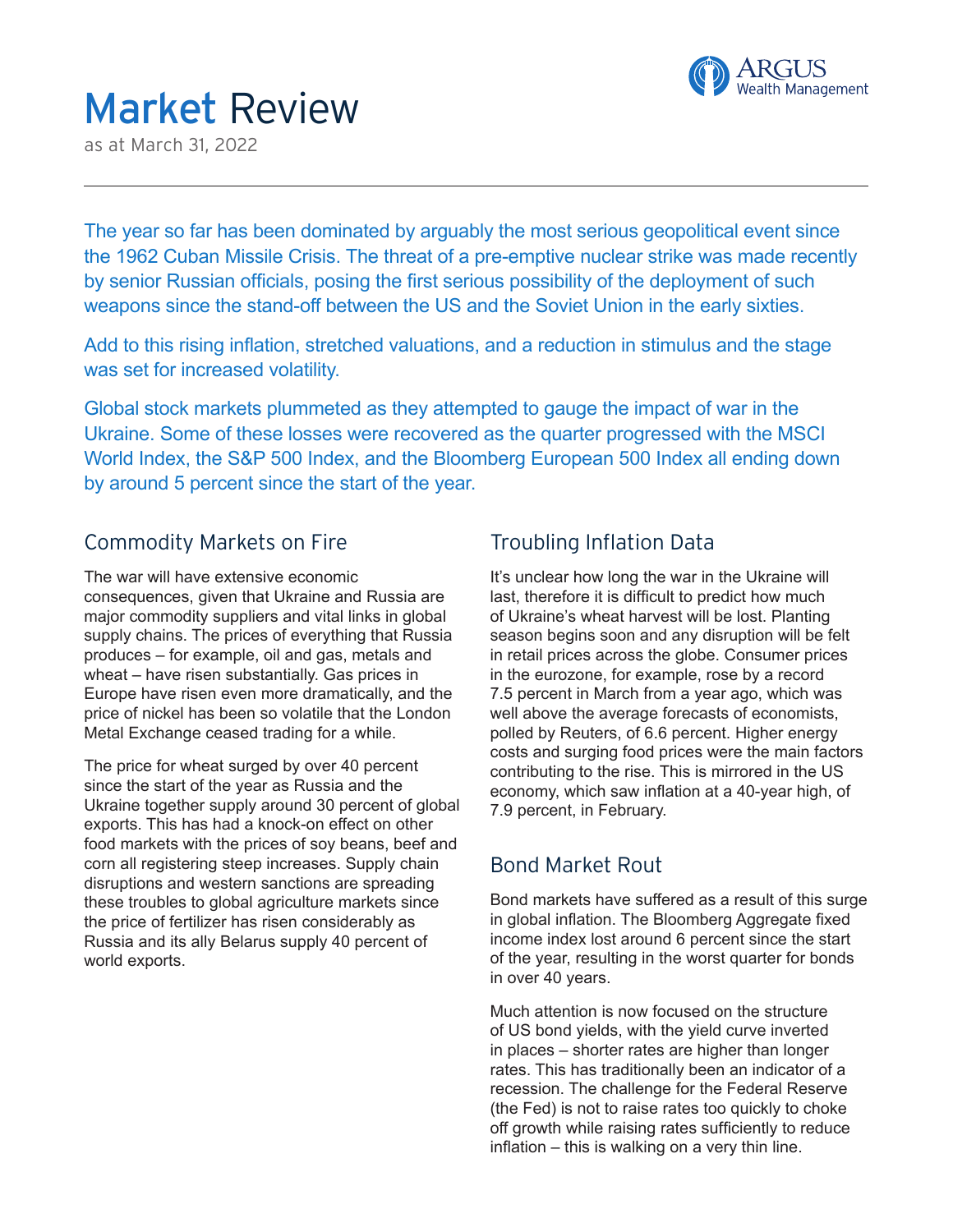All other things being equal, one would expect the current high level of geopolitical uncertainty to cause a capital flight towards the security of US Treasury bonds. The problem is that other things aren't equal, with tightening US monetary policy, and now, the danger that inflation escalates further, seriously sapping demand for US debt.

The extent to which this global uncertainty continues is driven by the motivating factors of the major players involved.

## Russian Motivation

It is true that Russia has issued repeated warnings regarding Ukraine joining NATO, though it's extremely unlikely that President Putin actually feels that the NATO countries constitute a military threat to (nuclear-armed) Russia. These comments, though officially directed at western leaders, are likely intended for the ears of the Russian population. The propaganda message is very simple: the bigger the (perceived) threat from the West, the more the Russian people need him as protector.

Not wanting Ukraine to join NATO is likely an excuse for the invasion, rather than a reason. The threat to Putin's dictatorship is not military, but potential unrest from the Russian population. In this respect, Putin will perceive the so-called "color revolutions" in Eastern Europe as a massive existential threat to his regime. Recently, we saw the beginnings of one in Kazakhstan. Before that was Belarus, and of course prior to that, the Ukraine itself showed active resistance. The last thing he wants is for any of these countries to actually succeed, turn into thriving liberal democracies, and for that message to spread throughout the Russian populace.

## **Outlook**

The biggest impact economically that the global uncertainty has posed is to disrupt commodity production and supply chains, causing inflation. This creates a toxic climate for fixed income. As rates rise, bonds become a more attractive alternative to equities. Despite the need to maintain growth, central banks are likely to continue to normalize monetary policy, having extended emergency levels of support during the pandemic. This is the equivalent of swimming upstream.

It is unclear how long the war will last or whether the geopolitical tensions will spread. Europe needs to unwind decades of Russian energy dependence and rebuild military capability. The implications of the war are more serious for Europe than they are for the US, given its relative reliance on Russian energy exports. European stocks may be more subdued than their US counterparts while this conflict drags on. For all investors, the next few months will be a bumpy ride.